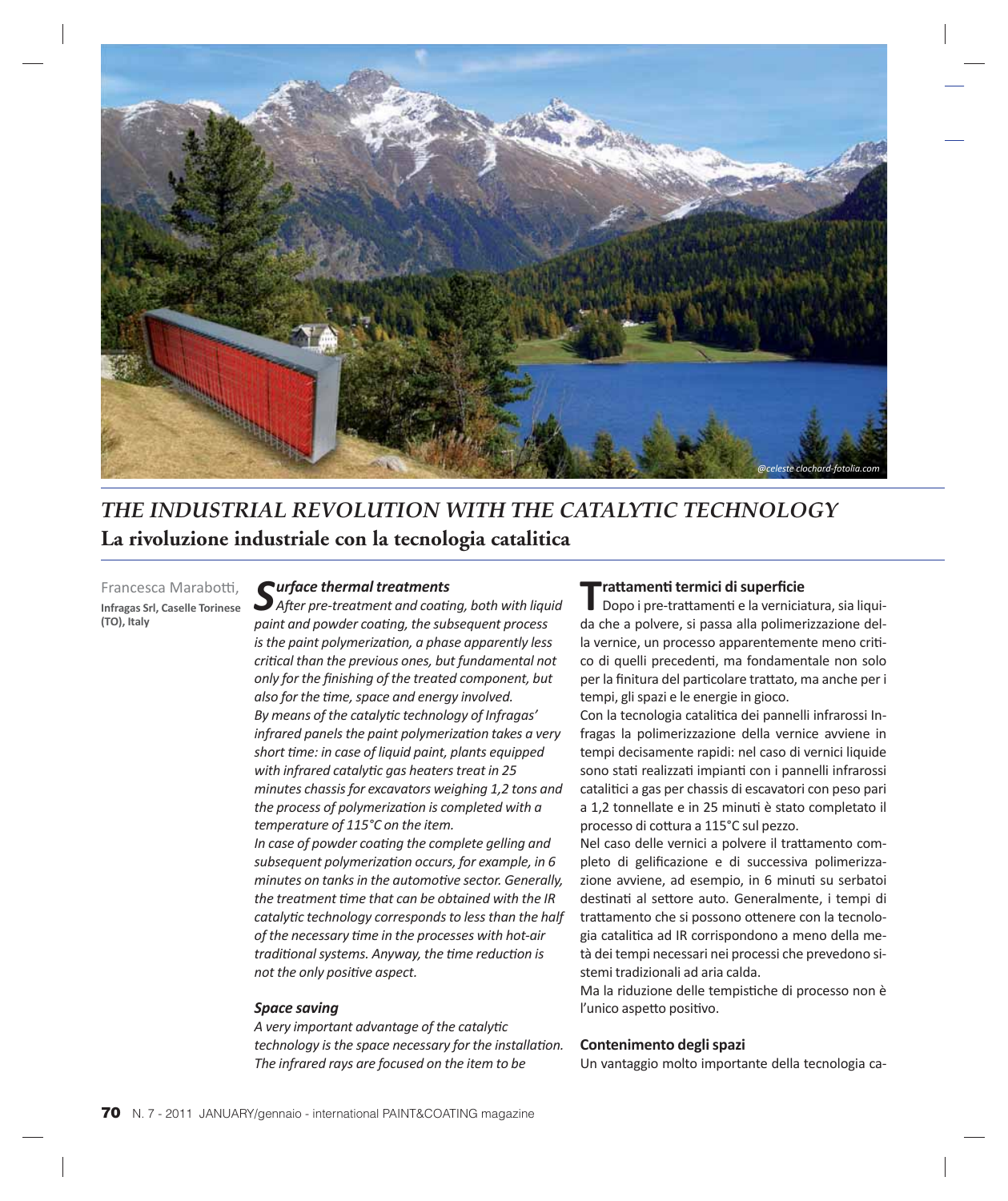*treated and they must not take the whole mass in temperature by heating the surrounding air as they act directly on the surface layers of the paint: therefore, the process requires less time and, as a direct consequence, the oven does not occupy large spaces. By considering the same type of process, if a traditi onal hot-air oven occupies 20 meters, an oven with catalyti c technology will occupy about 7-10 meters at most (fig. 1), i.e. less than the half of an equipment with a convective traditional system. It is well known that the space is a cost, especially in Europe: therefore, if the occupied space is reduced, as a consequence the management costs are reduced.*

# *Energy saving*

*A further advantage of the catalyti c technology is based on the energy source.*

*The catalyti c infrared panels work with gas, Natural Gas or Propane. By excluding the first pre-heating phase of 10 minutes that involves the start-up of an armoured electrical element assembled inside the panel, the whole operation occurs exclusively by means of gas. Therefore, as the primary energy source is gas, the consumption costs are notably inferior to systems fed with electrical energy. For example a panel INFRACAT 18.48 with power of 10 kW is characterized by a consumption equal to 0.1 m3 /h of Natural Gas and 0.75 kg/h of Propane: at the end of a working year the result will be a considerable energy saving of about 50% in comparison with the appliances fed with electrical energy, a notable incidence in the company budget. The reducti on of the business management costs are not all: a further strong point of the catalytic technology is the "finishing".* 

# **High quality of the finishing**

*The quality of the finishing is essential* (*fig. 2). In treatments with liquid paint the problem that could come out with the traditional convective systems is the "bubbling eff ect". With hot air systems the air flow passes through the most superficial layer of the component to be treated in order to focus on the most inner part, or rather it must heat the whole mass of the product in order to dry the most inner layers of the painting: as a consequence, the most external part of the painting is subject to a long time of exposure to the heat and, when the evaporation occurs from the internal towards the external part,* 

talitica è lo spazio necessario per l'impianto: in considerazione del fatto che i raggi infrarossi sono mirati sul pezzo da trattare e non devono portare la massa completa in temperatura riscaldando l'aria circostante poiché agiscono direttamente sugli strati superficiali della vernice, il processo richiede poco tempo, pertanto il forno non occupa spazi importanti. A parità di trattamento, se un forno tradizionale ad aria calda occupa 20 metri, un forno con tecnologia catalitica occuperà circa 7-10 metri al massimo (**fig. 1**), quindi meno della metà di un impianto con sistema tradizionale a convezione. È risaputo che lo spazio costa, soprattutto in Europa, pertanto se lo spazio occupato viene ridotto, si riducono anche i costi.

#### **Risparmio energeti co**

Un ulteriore vantaggio della tecnologia catalitica risiede nella fonte di energia utilizzata.

I pannelli infrarossi catalitici funzionano a gas, gas naturale o propano. Escludendo la fase iniziale di preriscaldamento, che coinvolge l'accensione di una resistenza elettrica assemblata all'interno del pannello per 10 minuti, tutto il funzionamento avviene esclusivamente tramite il gas. Pertanto, poiché la fonte primaria di energia è il gas, i costi di consumo sono decisamente inferiori rispetto ai sistemi alimentati ad energia elettrica. Un pannello INFRACAT 18.48, con potenza 10 kW, ha un consumo pari a 0,1 m<sup>3</sup>/h di metano e 0,75 kg/h di propano: alla fine di un anno di lavoro si avrà un considerevole risparmio di energia, all'incirca un risparmio del 50% rispetto ad apparecchiature alimentate ad energia elettrica, un'incidenza notevole sul budget aziendale. Ma una ridotta incidenza sui costi di gestione non è tutto: un ulteriore punto forte della tecnologia catalitica è il "*finishing*".

#### **Alta qualità della fi nitura**

La qualità della finitura è fondamentale (fig. 2). Nei trattamenti con vernici liquide il problema che si può riscontrare con i sistemi a convezione è l'effetto puntinatura ("bubbling effect"), in quanto con i sistemi ad aria calda tradizionali il flusso d'aria attraversa lo strato più superficiale del componente da trattare per concentrarsi nella parte più interna, ovvero deve riscaldare tutta la massa del prodotto per andare ad essiccare gli strati più interni della verniciatura. Ne consegue che la parte più esterna della verniciatura è soggetta ad un lungo tempo di riscaldamento e, nel momento in cui avviene l'evaporazione dalla parte interna verso l'esterno, l'umidità deve attraversare lo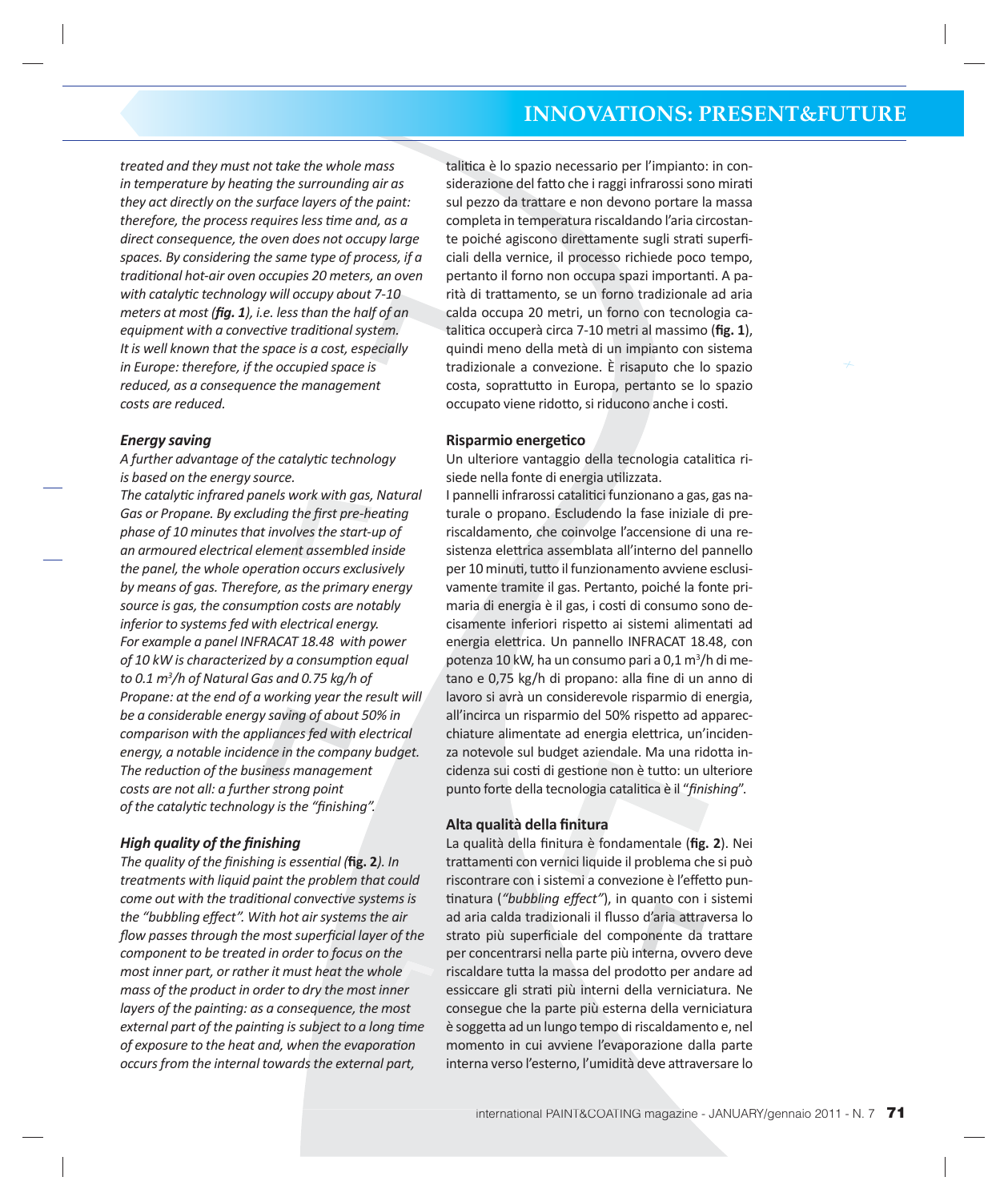*The Industrial Revolution with the catalytic technology*





#### **1**

#### *Example of curing oven equipped with infrared catalyti c gas panels*

**Esempio di forno di polimerizzazione att rezzato con pannelli cataliti ci IR a gas**

# **2**

**Pieces exiting the IR curing** *oven with an even, glossy fi nishing without bubbling*

**Alcuni pezzi in uscita dal forno di polimerizzazione IR con finitura omogenea, lucida e priva di punti nature**

#### **3** *A Cummins engine*

*in the IR oven*

**Un motore Cummins nel forno IR**

*humidity passes through the superfi cial layer that had already formed a fi lm and the result is a not*  homogeneous finishing, a surface with bubbles. *Instead, with infrared systems, the medium-long waves do not heat the whole mass of the item to be treated, they do not focus on the most external part, but they concentrate directly on the innermost painti ng layers and then they dry the surface part*  and the result is a homogeneous finishing of high *quality also on big masses, such as the Cummins*  engines (*fig.* 3), 10 tons treated in 15 minutes with *60°C on the item.*

# *Safety and environment respect*

*Time, space, energy, finishing quality are not the only added values of the catalyti c technology. By mistake, it is oft en common thought that the*  appliances that work with gas are critical under the *safety profi le. Catalyti c technology is based on a flameless combustion: heat without free flames, as the gas combusti on occurs at temperatures lower than the conditi ons of fl ame formati on. Due to this* 

strato superficiale che aveva già formato una sorta di pellicola (film) ed il risultato di questa "foratura" dello strato superficiale è una finitura non omogenea, ma puntinata. Al contrario, con i sistemi infrarossi, le onde medio-lunghe non riscaldano l'intera massa del componente da trattare, non agiscono sulla parte esterna, ma si concentrano direttamente sugli strati più interni della verniciatura per poi essiccare la parte superficiale: il risultato è una finitura omogenea, di alta qualità anche su masse importanti, ad esempio i motori della Cummins (fig. 3), 10 tonnellate trattate in 15 minuti a 60°C sul pezzo.

# **Sicurezza e rispett o dell'ambiente**

Tempo, spazio, energia, qualità della finitura non sono gli unici valori aggiunti dalla tecnologia catalitica. Spesso, erroneamente, si pensa che le apparecchiature funzionanti a gas siano critiche sotto il profilo della sicurezza. La tecnologia catalitica si basa su una combustione senza fiamma: calore senza sviluppo di fiamme libere, in quanto la combustione del gas avviene a temperature al di sotto delle condizioni di